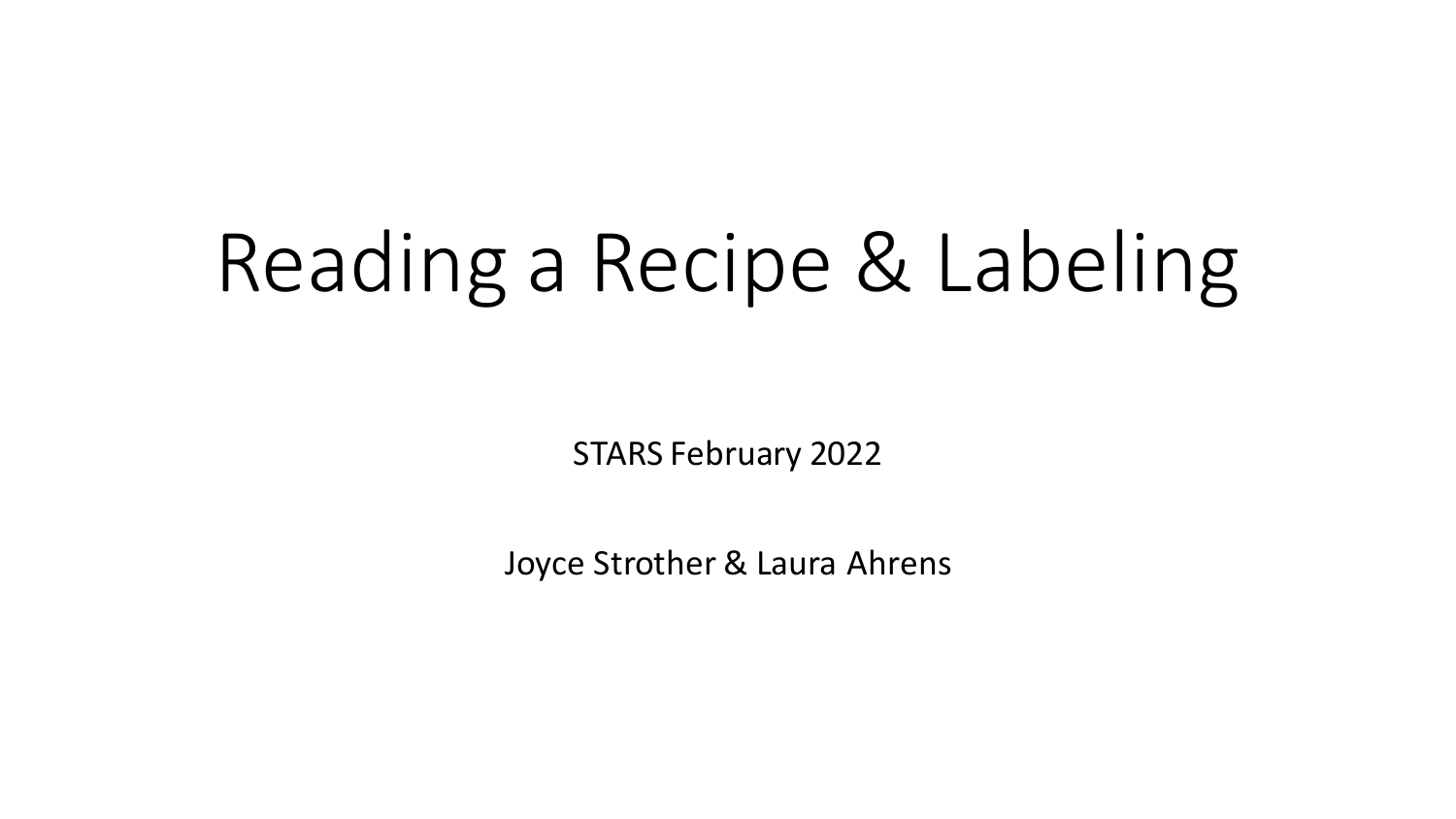# Organization of Recipes

- Cookbooks
	- Type of food
		- Categories: appetizers, main dishes, side dishes, dessert, breads, vegetables, meat (separated by kinds), eggs
- Create your own system
	- Time
	- Ingredients
	- Favoritism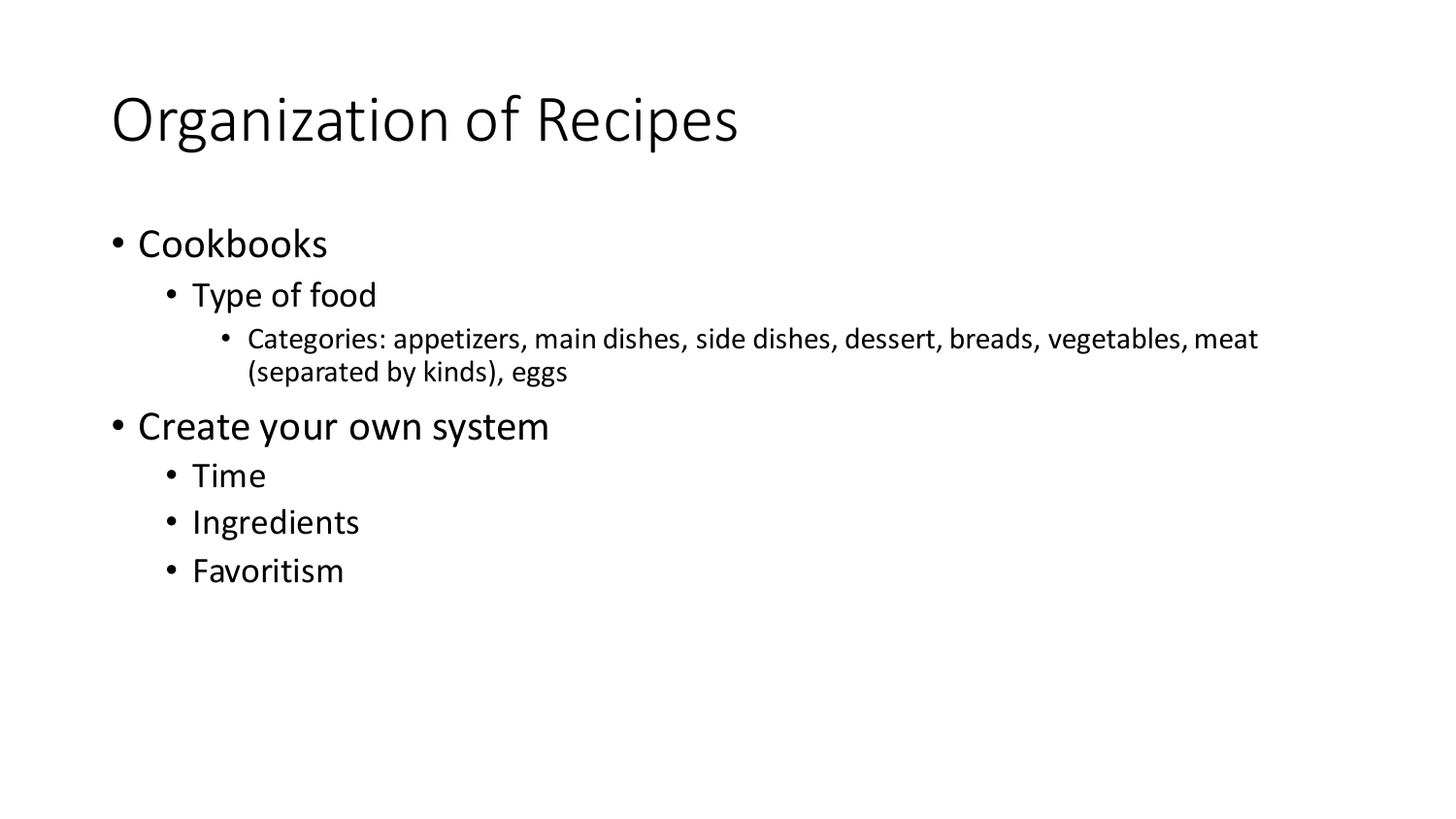#### Ideas

- Order to read and organize
	- When selecting recipe-be aware of number of ingredients-is it worth buying a spice that will not be used again, how complicated is the recipe- methods and equipment needed
- Can double or half a recipe
- Websites that have simpler recipes
- Make pudding??
- How to clean everything up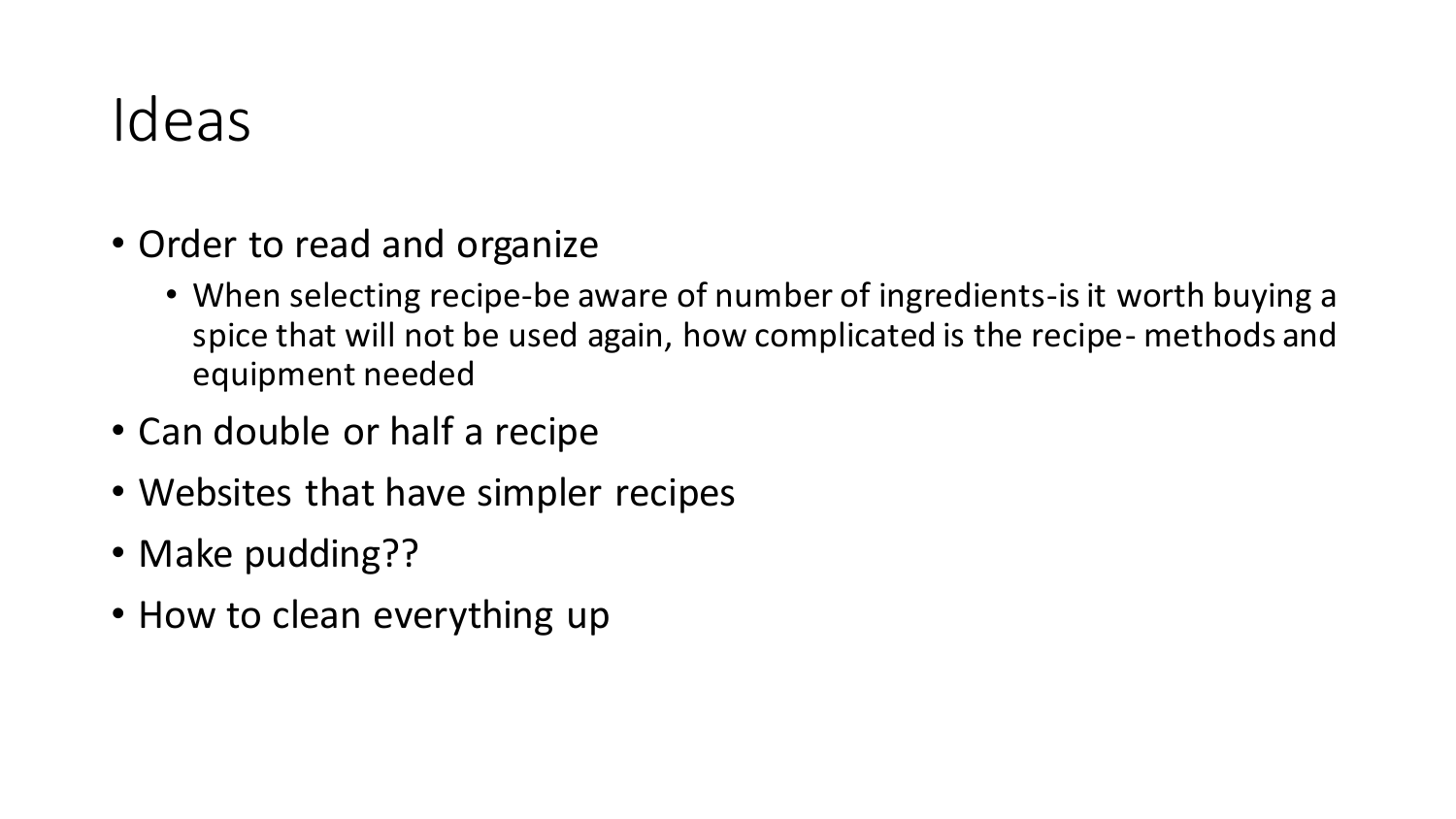### Reading A Recipe

- Some recipes are written in a blog style with lots of pictures and comments on why they are doing or using something. Look for a "jump to recipe" button to get to the list of ingredients and instructions in list form
- Know your abbreviations and fractions! Teaspoon and tablespoon both can be abbreviated with a t but one is a lower-case t and the other is an upper-case T.
- Place your electronic device inside a zip closed bag. It protects the device from spills and food but touch and navigating functions can be used
- Use a clip hanger to hold the recipe hung from a handle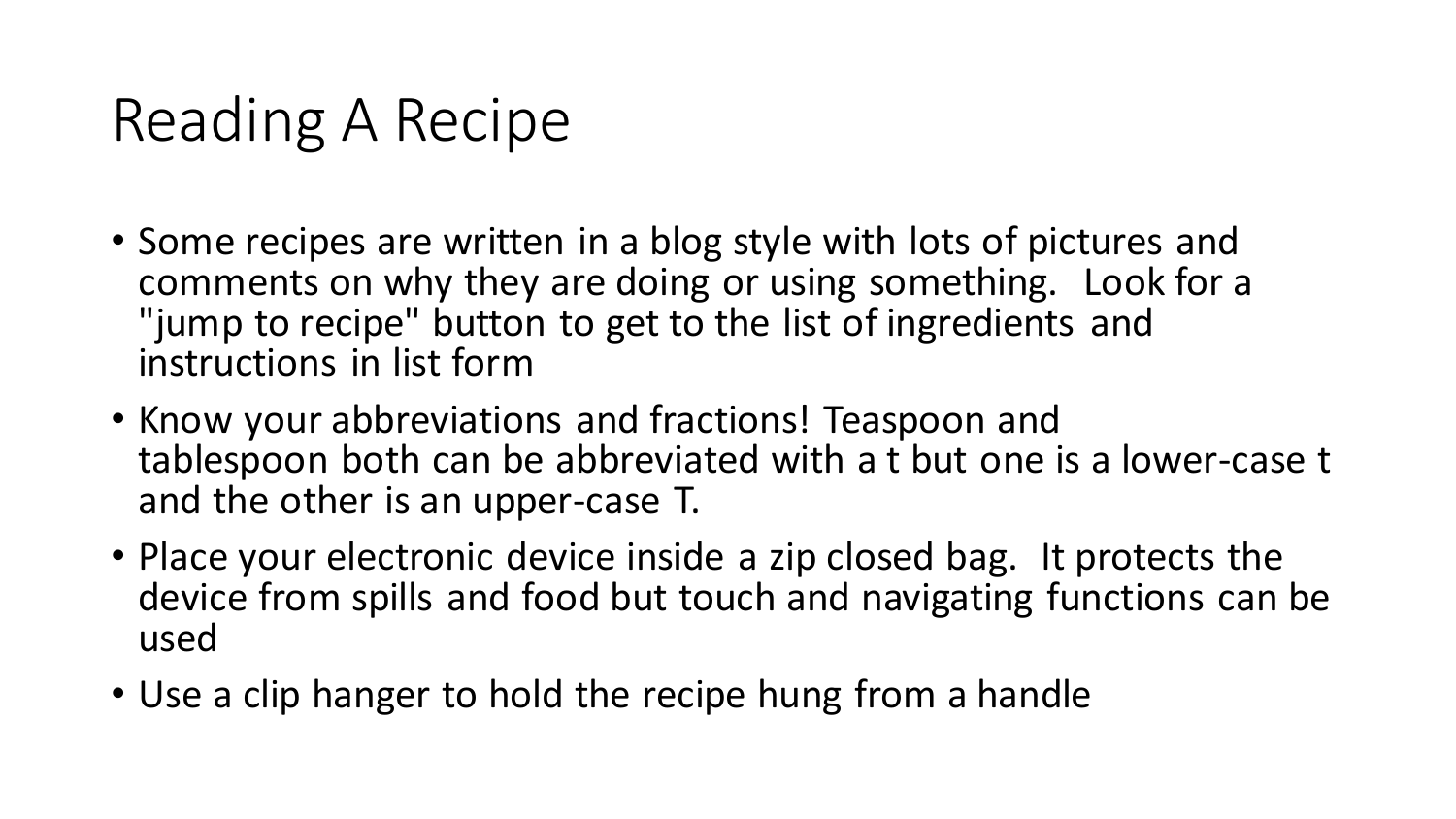# **What are the abbreviations in cooking?**

- Teaspoon: tsp. (t.)
- Tablespoon: Tbsp. (T.)
- Cup: C.
- Ounce: oz.
- Quart: qt.
- Pint: pt.
- Pound: lb.
- [https://cassiskitchen.com/other-coocing/what-are-the-abbreviations-for](https://cassiskitchen.com/other-coocing/what-are-the-abbreviations-for-cooking-measurements.html)cooking-measurements.html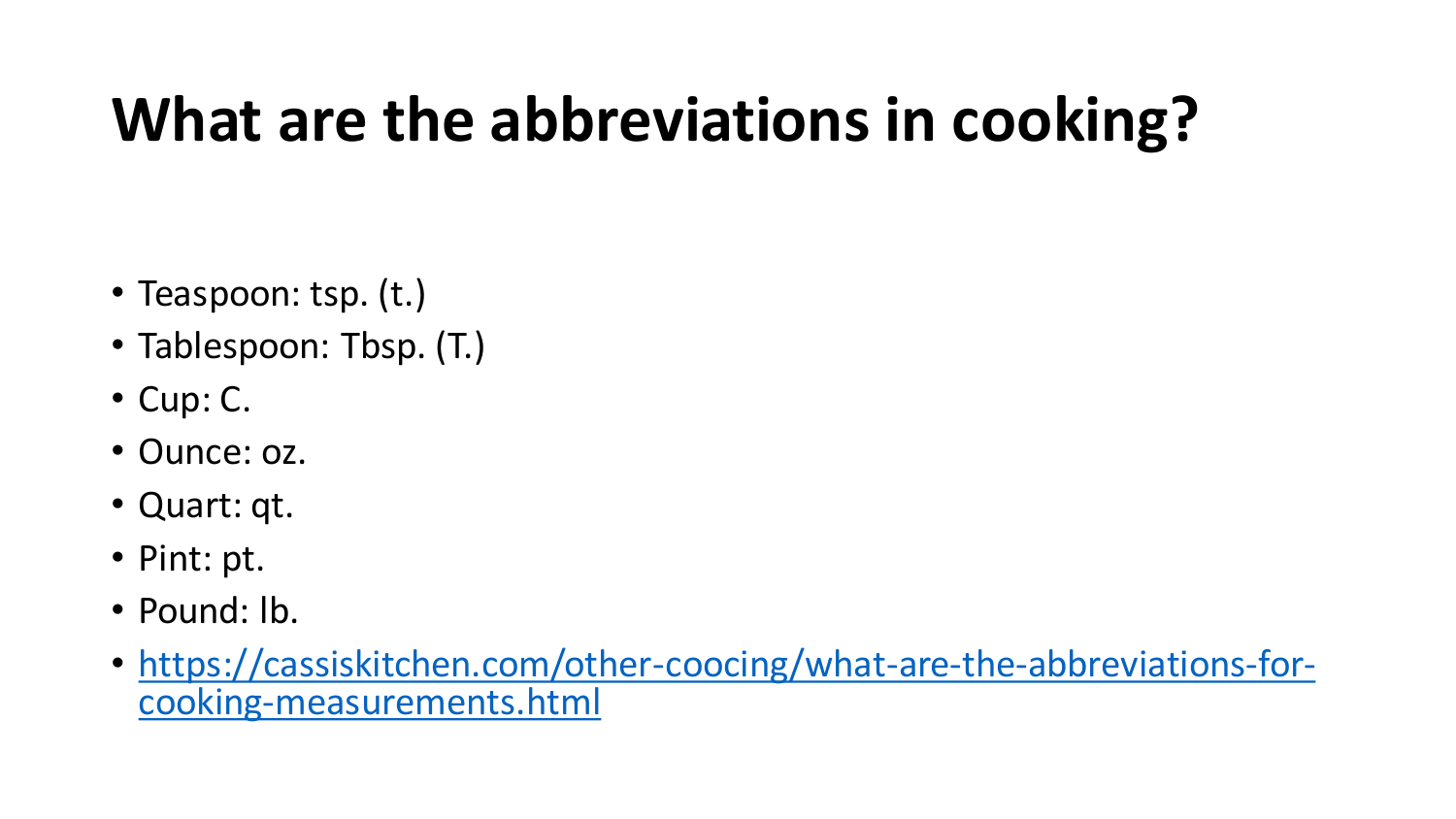# Adjusting recipe

- Substitutions
	- Allrecipes.com [list](https://www.allrecipes.com/article/common-ingredient-substitutions/)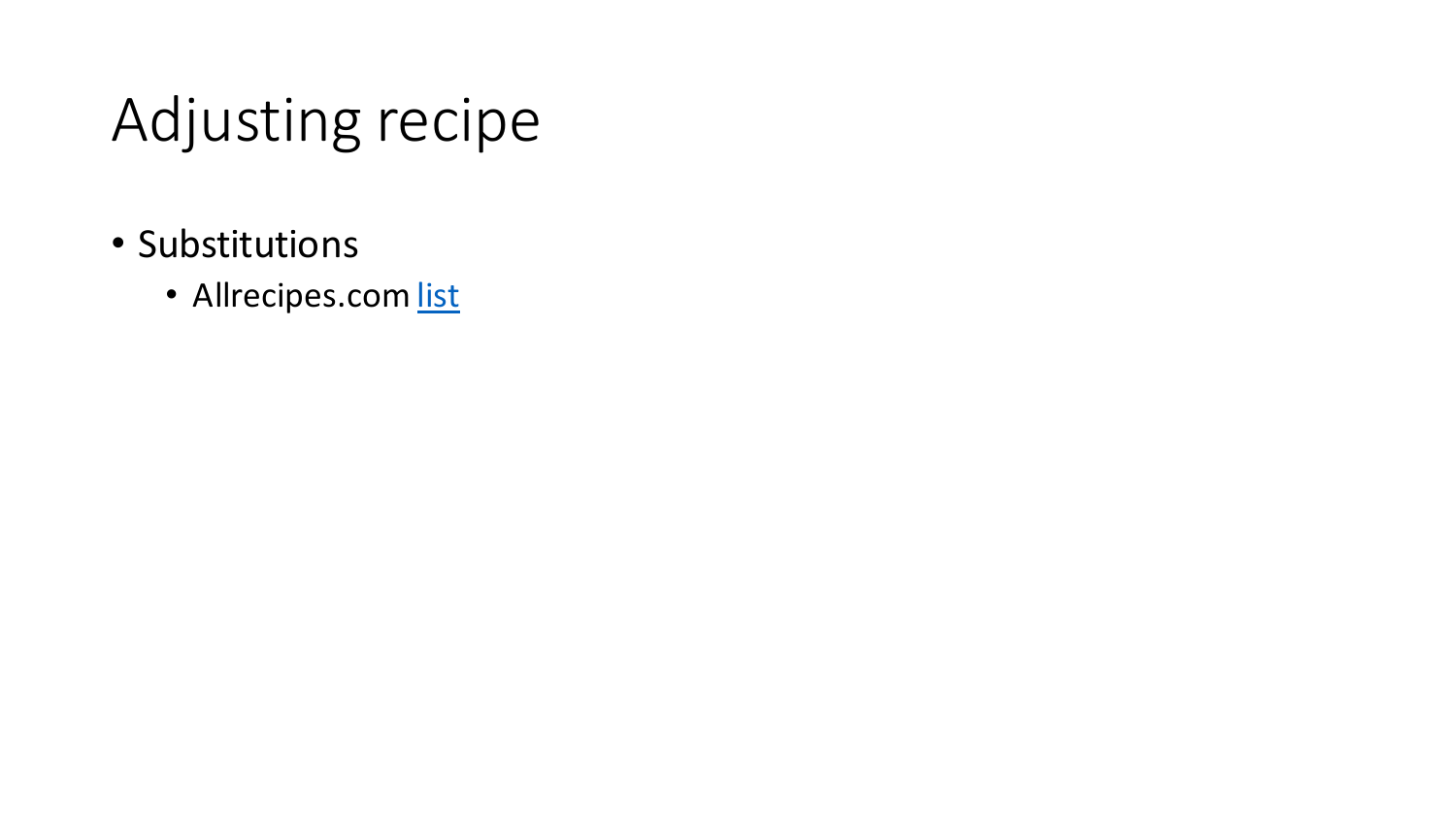# Picking the correct recipe

#### **[Jello Instant Pudding](https://www.heb.com/product-detail/jell-o-chocolate-instant-pudding-mix/135875)**

- Ingredients
	- Box of pudding mix
	- 2 c. cold milk

#### **[The Pioneer Woman-Chocolate](https://www.thepioneerwoman.com/food-cooking/recipes/a85701/how-to-make-chocolate-pudding/)  Pudding**

- Ingredients
	- 2 Large Egg Yolks
	- 2 Tbsp. Cornstarch
	- 2 c. Whole Milk
	- ½ c. Sugar
	- ¼ c. Unsweetened Cocoa Powder
	- ¼ tsp. Salt
	- 2 tsp. Chocolate Extract (or Vanilla Extract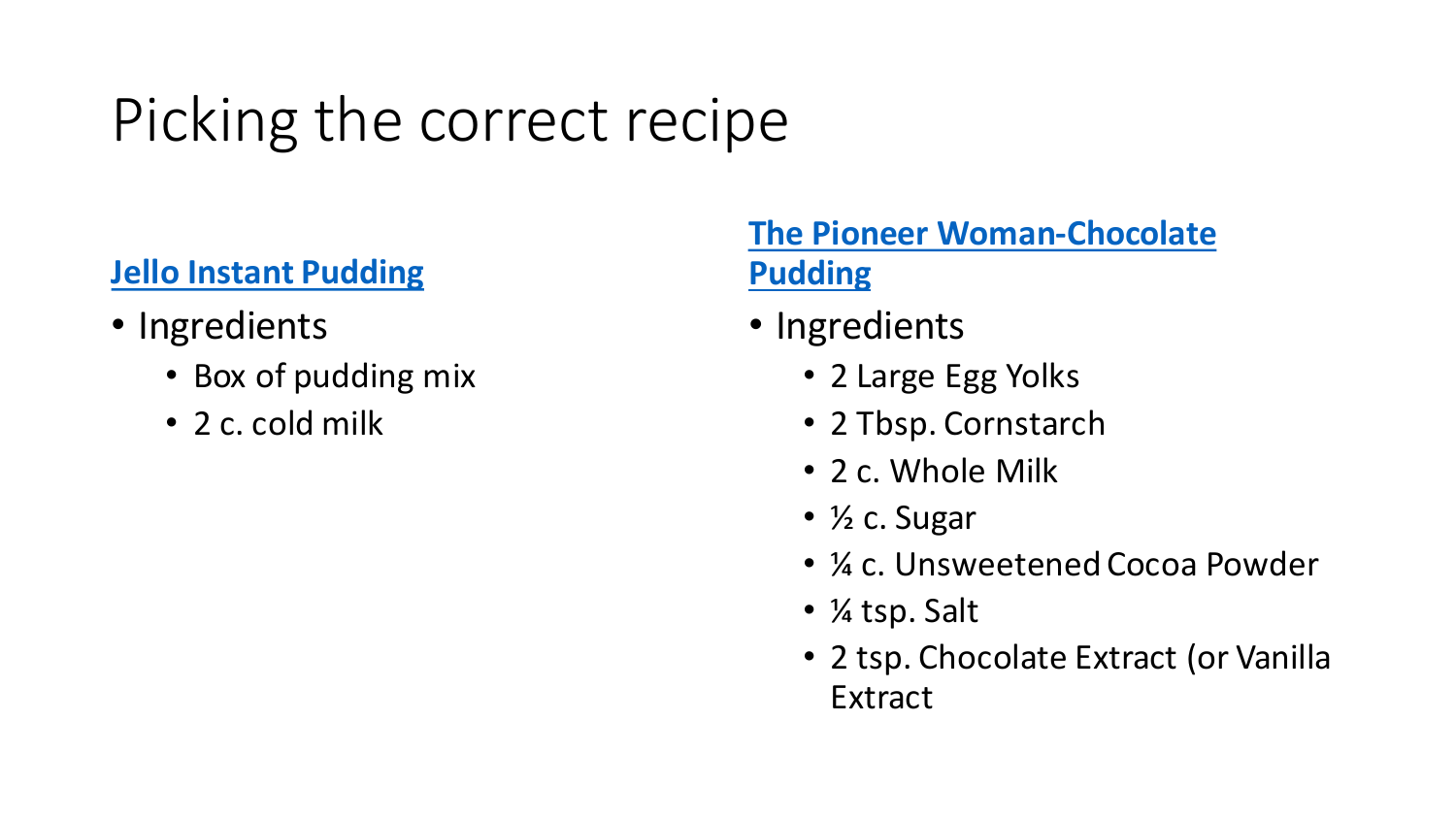#### **[Jello Instant Pudding](https://www.heb.com/product-detail/jell-o-chocolate-instant-pudding-mix/135875)**

- Directions
	- Beat pudding mix and milk with whisk 2 minutes.
	- Pudding will be soft-set in 5 min.
	- Makes 4 (<sup>1</sup>/<sub>2</sub> cup) servings

#### **[The Pioneer Woman-Chocolate Pudding](https://www.thepioneerwoman.com/food-cooking/recipes/a85701/how-to-make-chocolate-pudding/)**

- Directions
	- Whisk the egg yolks for about 60 seconds until light yellow and increased in volume
	- Whisk in the cornstarch and about  $\frac{1}{4}$  cup of the milk. Once smooth and incorporated, set aside.
	- Place sugar, cocoa, salt, and remaining milk in a saucepan, and bring to a scald over medium-high heat, between 180-190 degrees.
	- Remove the pan from the heat and while whisking constantly dribble the hot cocoa into the egg cornstarch mixture very gradually.
	- Pour everything back into the saucepan and cook over medium high heat, whisking constantly, until the pudding comes to a full boil.
	- Reduce the heat to a simmer and continue whisking for a couple minutes until the pudding is thickened
	- Remove the pudding from the heat and stir in the chocolate or vanilla extract.
	- Pour the pudding into a bowl and press plastic wrap directly on the surface of the pudding so a skin doesn't form
	- Refrigerate for an hour or two until chilled.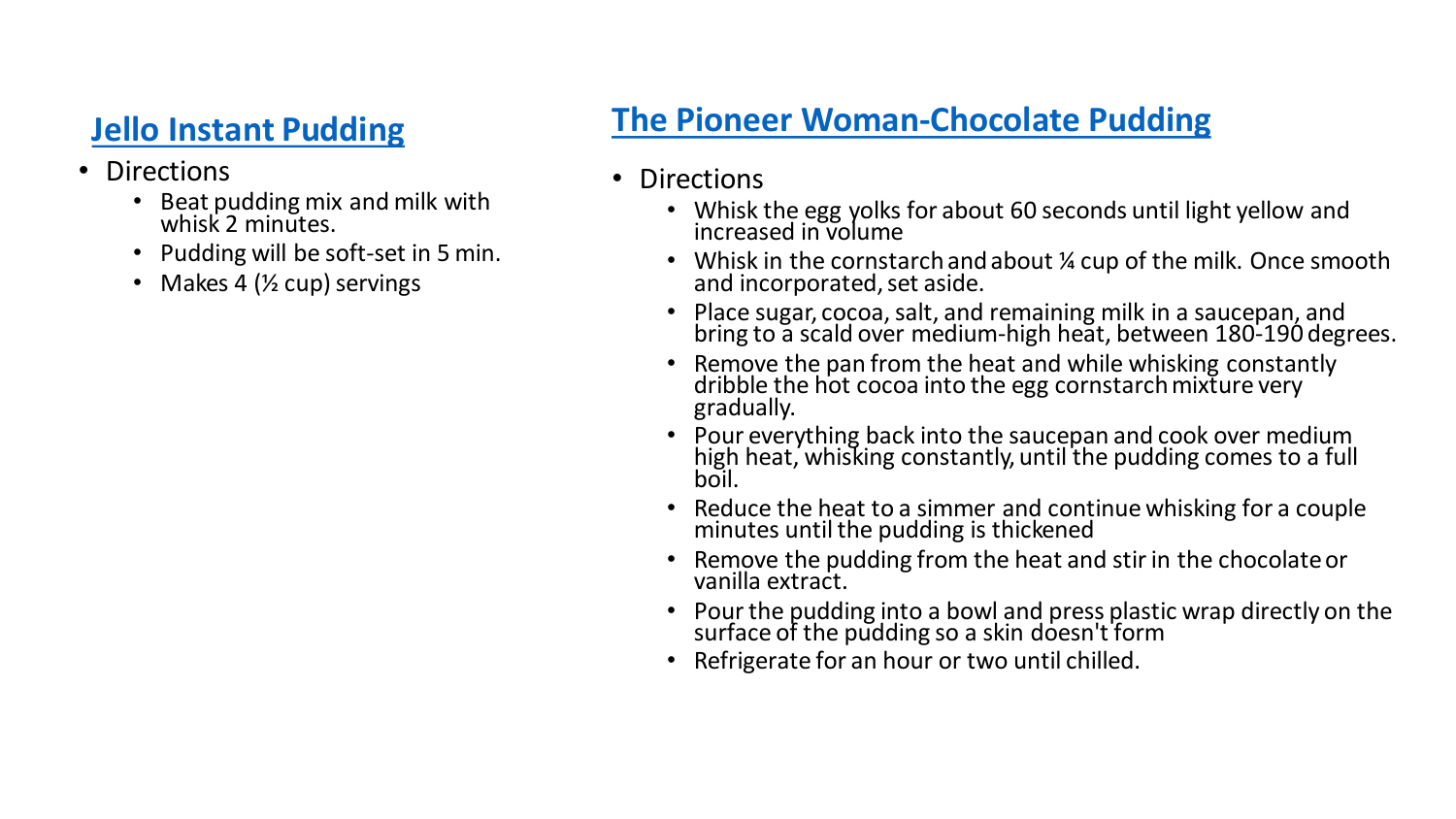### Easy Recipe Sites

- Search Allrecipes (<https://www.allrecipes.com/> )for
	- 5 ingredients or less recipes
	- Quick and Easy recipes
- Search by product company
	- Jello
	- Pillsbury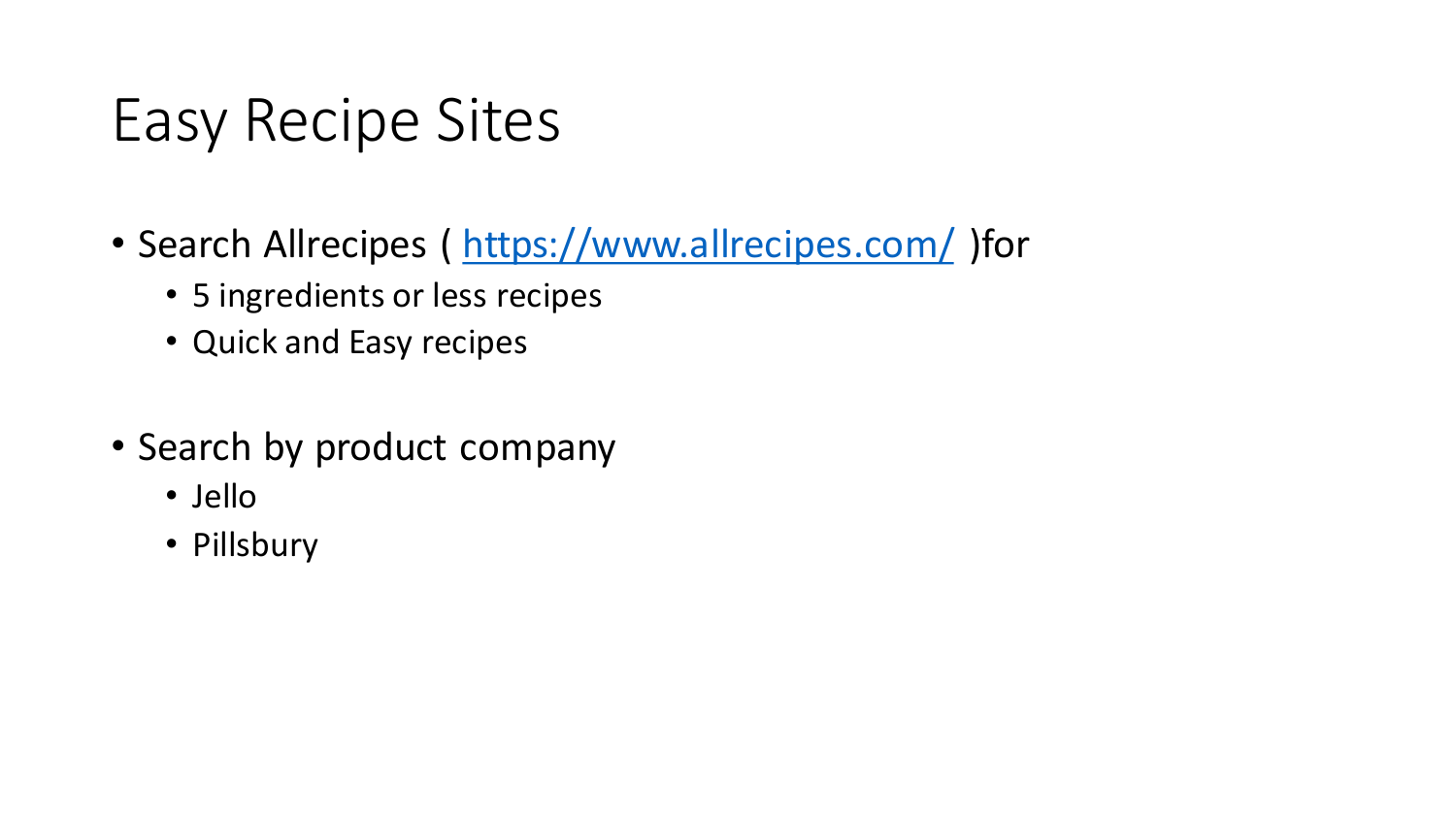# Reducing a recipe (serving size)

| <b>Original</b>          | <b>Half</b>                 | <b>One-third</b>                           |
|--------------------------|-----------------------------|--------------------------------------------|
| 1 cup                    | $\frac{1}{2}$ cup           | $1/3$ cup                                  |
| $\frac{3}{4}$ cup        | 6 Tablespoons               | $\frac{1}{4}$ cup                          |
| $2/3$ cup                | $1/3$ cup                   | 3 tablespoons + 1&1/ <sub>2</sub> teaspoon |
| $\frac{1}{2}$ cup        | $\frac{1}{4}$ cup           | 2 Tablespoons + 2 teaspoons                |
| $1/3$ cup                | 2 Tablespoons + 2 teaspoons | 1 Tablespoon + 1 & ¼ teaspoon              |
| $\frac{1}{4}$ cup        | 2 Tablespoons               | 1 Tablespoon + 1 teaspoon                  |
| 1 Tablespoon             | 1 & $\frac{1}{2}$ teaspoon  | 1 teaspoon                                 |
| 1 teaspoon               | $\frac{1}{2}$ teaspoon      | 1/ <sub>4</sub> teaspoon                   |
| $\frac{1}{2}$ teaspoon   | 1⁄4 teaspoon                | 1/8 teaspoon                               |
| 1/ <sub>4</sub> teaspoon | $1/8$ teaspoon              | dash                                       |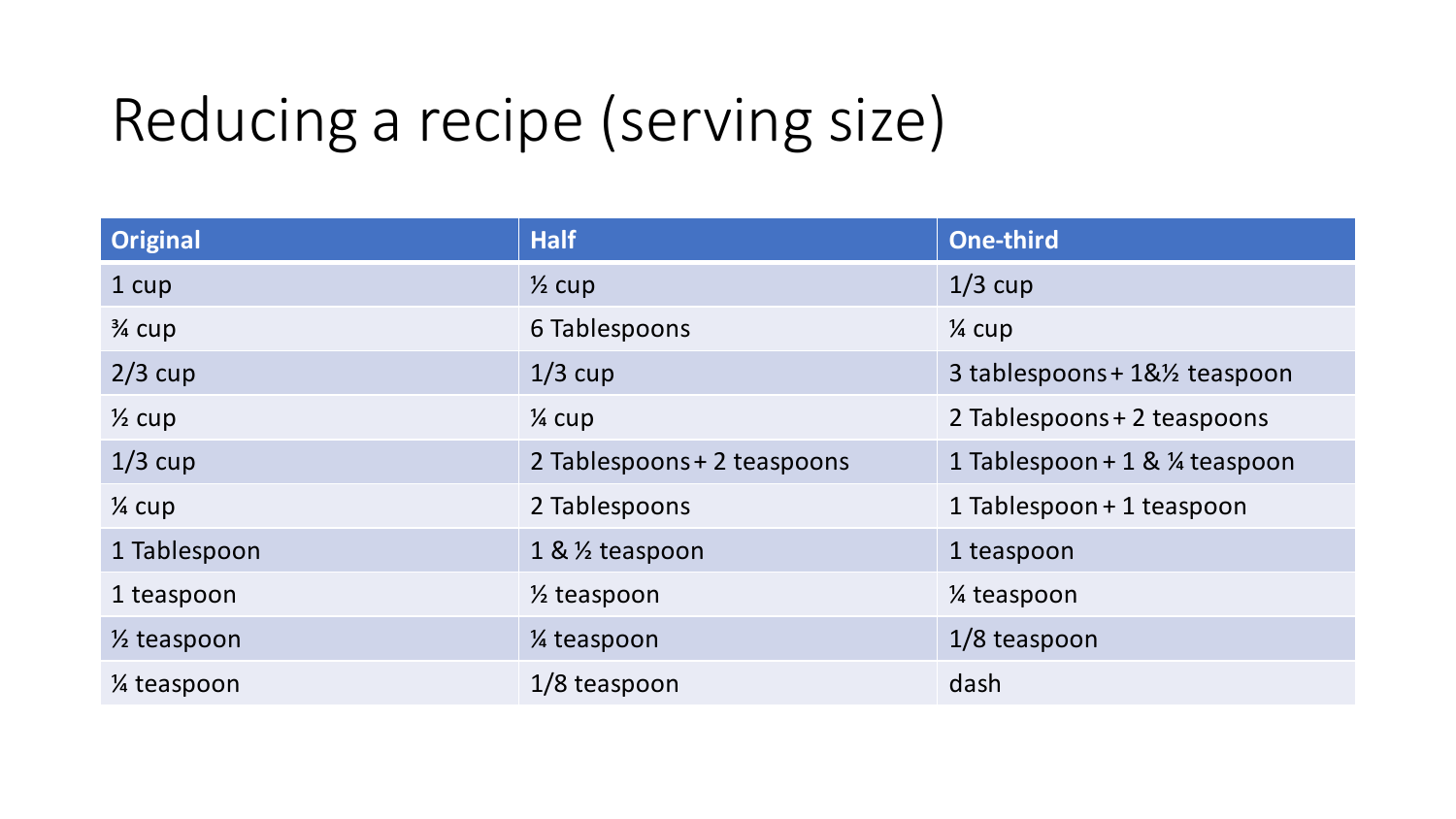#### Review measuring cups & spoons





- Puffy paint sealed with clear nail polish is great for making tactile marking
- Make sure you know the differences between 1 cup and the smaller cups (remembering your system.
- Spoons: one long means Table dots mean teaspoon.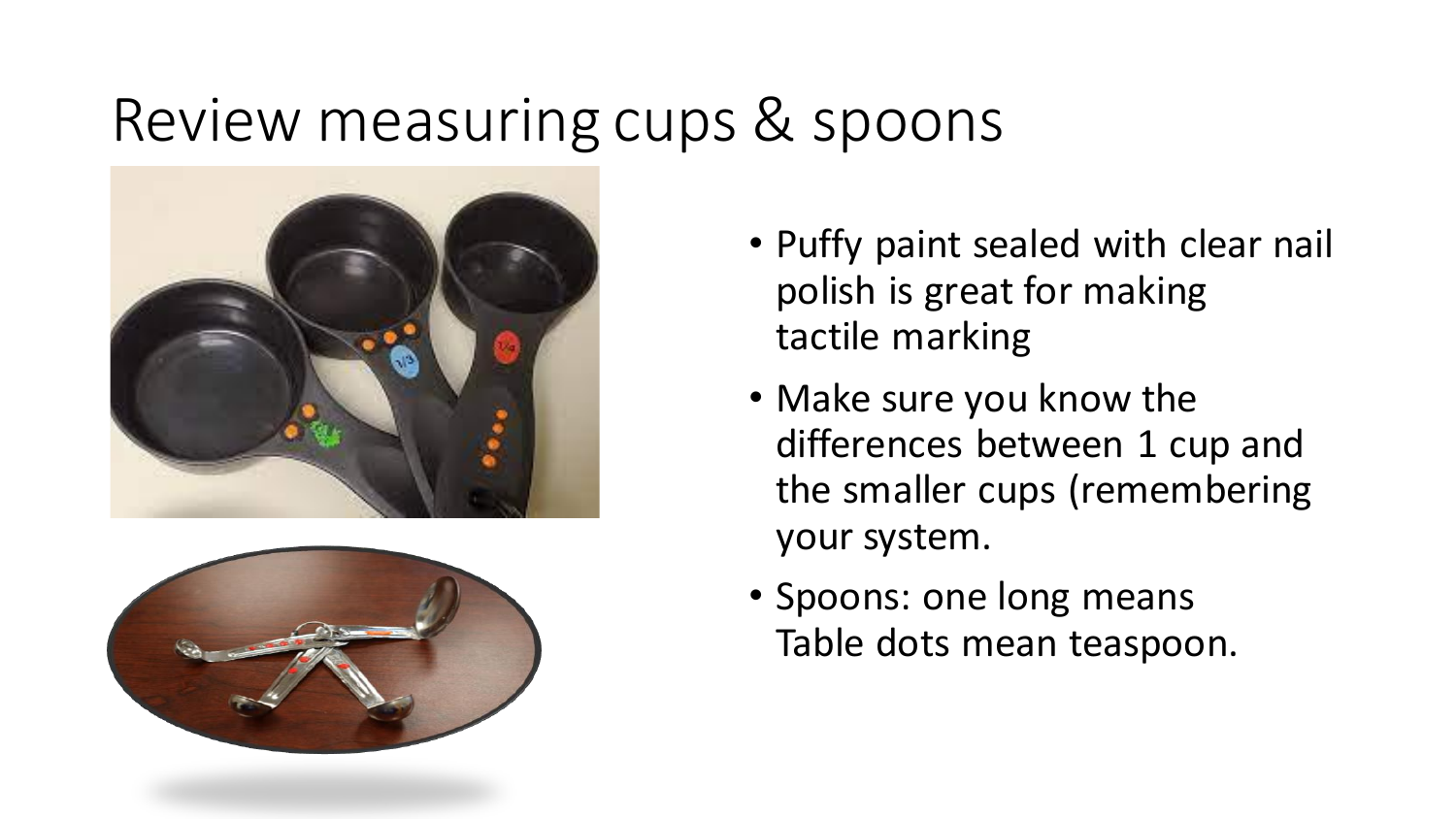#### Label or not Label

- Inspect before you purchase kitchen appliances- Does it have knob controls versus digital display, can you use a device such as Alexa to program and so what you want. Simpler is better. The more controls and features there are, there is more to learn how to use, label, etc. May need to learn controls, their uses and sequence. Labels may not be necessary because controls don't move or may need a target to match knob to level of power, etc. Motto of "keep it simple" is good advice. Know what features you have to have or want.
- Oven
- Microwave
- Handheld mixer-specific speeds
- Blender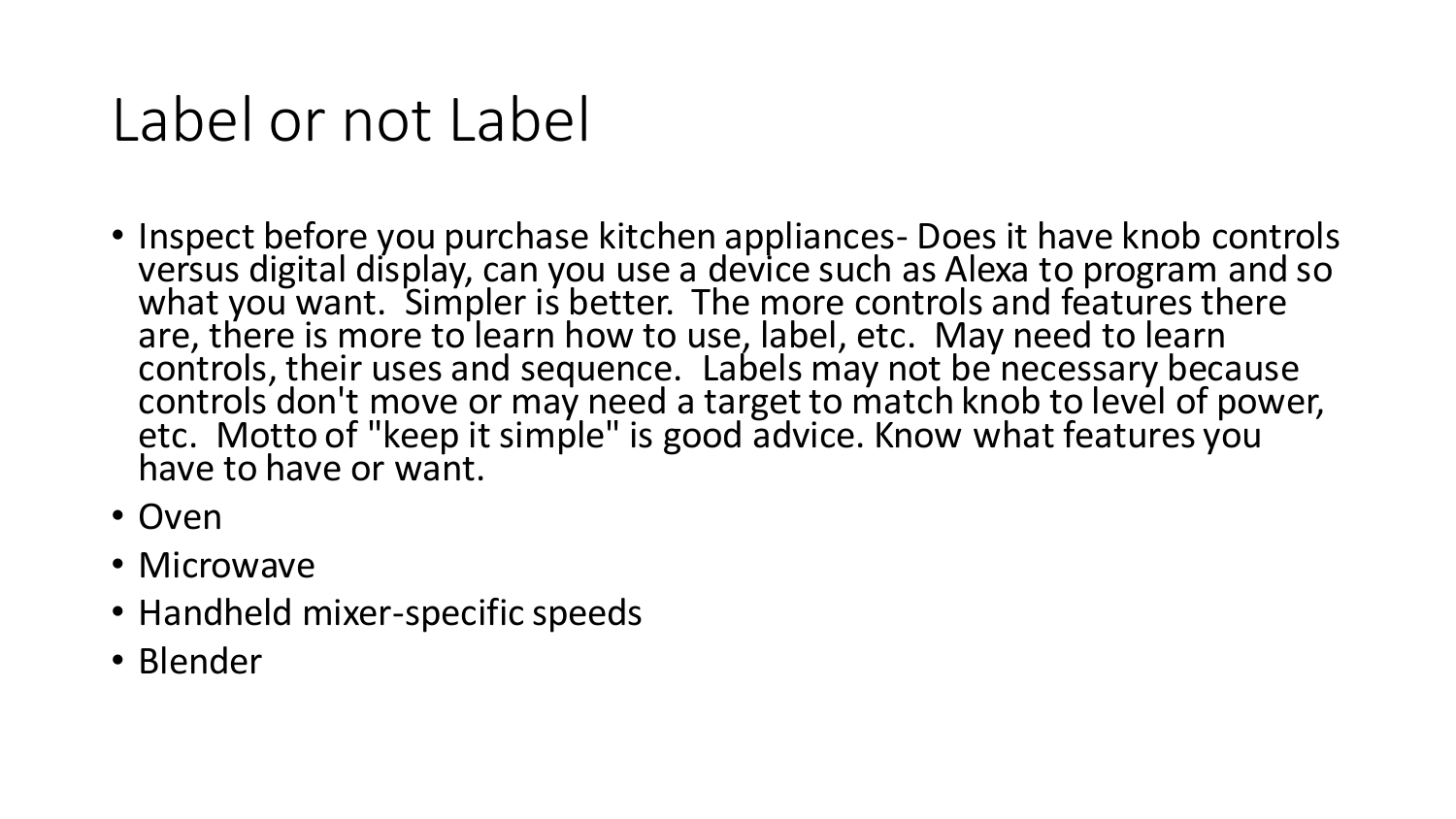# Labeling Options

- Visual
	- Print labels using bold writing. Cards without lines will be easier to see. Be specific and use as few words as possible. Use the size of print that is best for you.
- Tactile
	- Can be made using: puff paint, craft glue, raised dots of any material, sandpaper, fingernail polish, duct tape, pipe cleaners, straws, craft sticks, foam stickers, magnets, rubber bands, Bump Dots (<https://www.maxiaids.com/search?q=bump+dots>)etc.
- Auditory
	- i.d. mate, bar code apps, [PenFriend](https://independentliving.com/penfriend-iii-voice-labeling-system/?gclid=EAIaIQobChMIlZ_4_cv49QIVQTytBh2JEgBQEAQYAyABEgJiL_D_BwE), [VOXCOM III](https://www.maxiaids.com/voxcom-iii-100-voice-labeling-system-with-100-cards)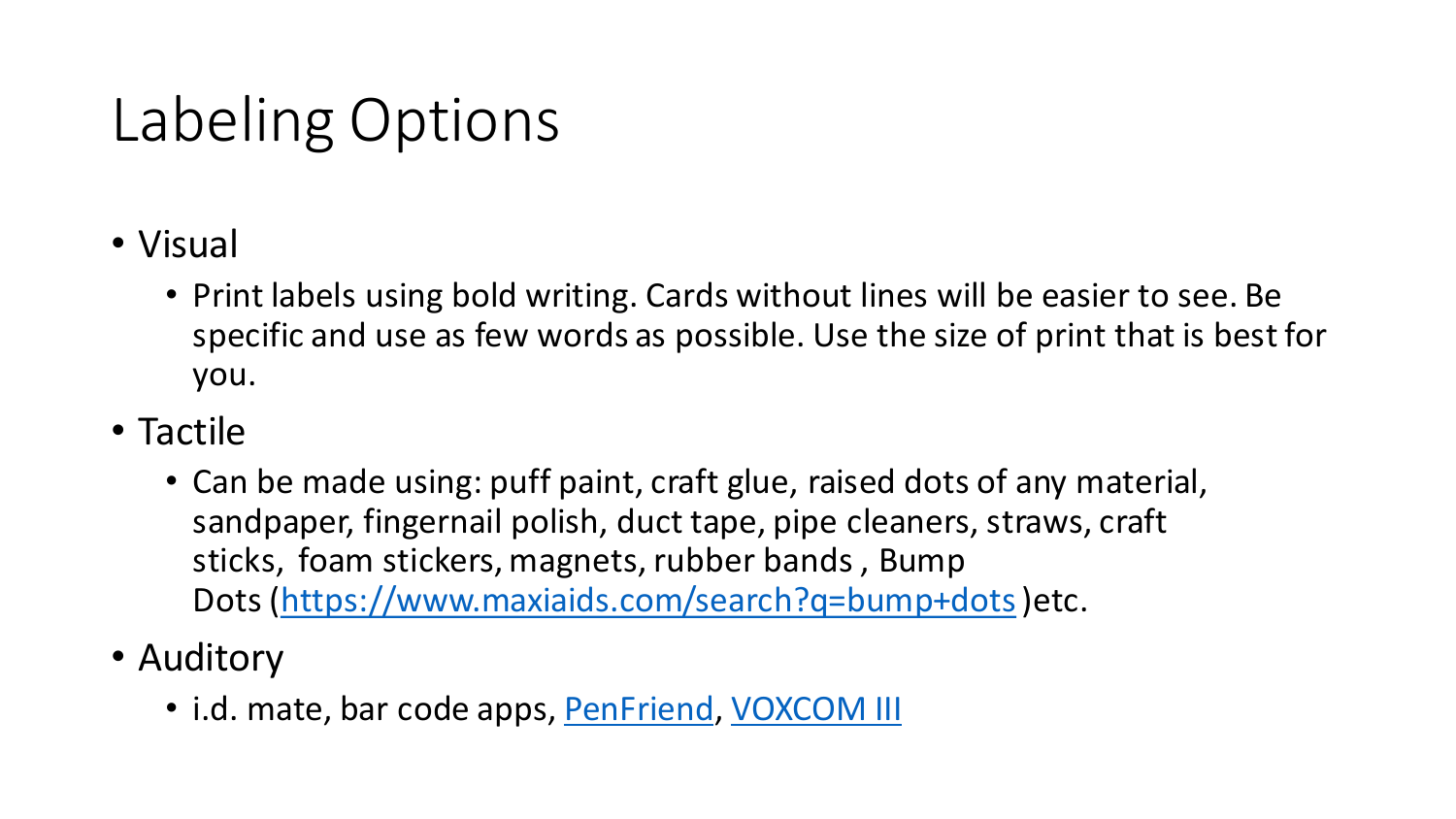### Labeling Options Continued

- Purposeful selection-buy different shaped containers for like items such as condiments or cans with pop lids to distinguish between two items and maybe eliminating need for labeling
- Organization
	- Use a basket or other container in the refrigerator that holds your food or snacks for ease of location
	- Alphabetize spices or rows of canned good for ease of location, use of tactile rods or dividers to prevent mixing items from their designated row
- There are no hard and fast rules. It is just important to develop a system that works for you. And those in the same household.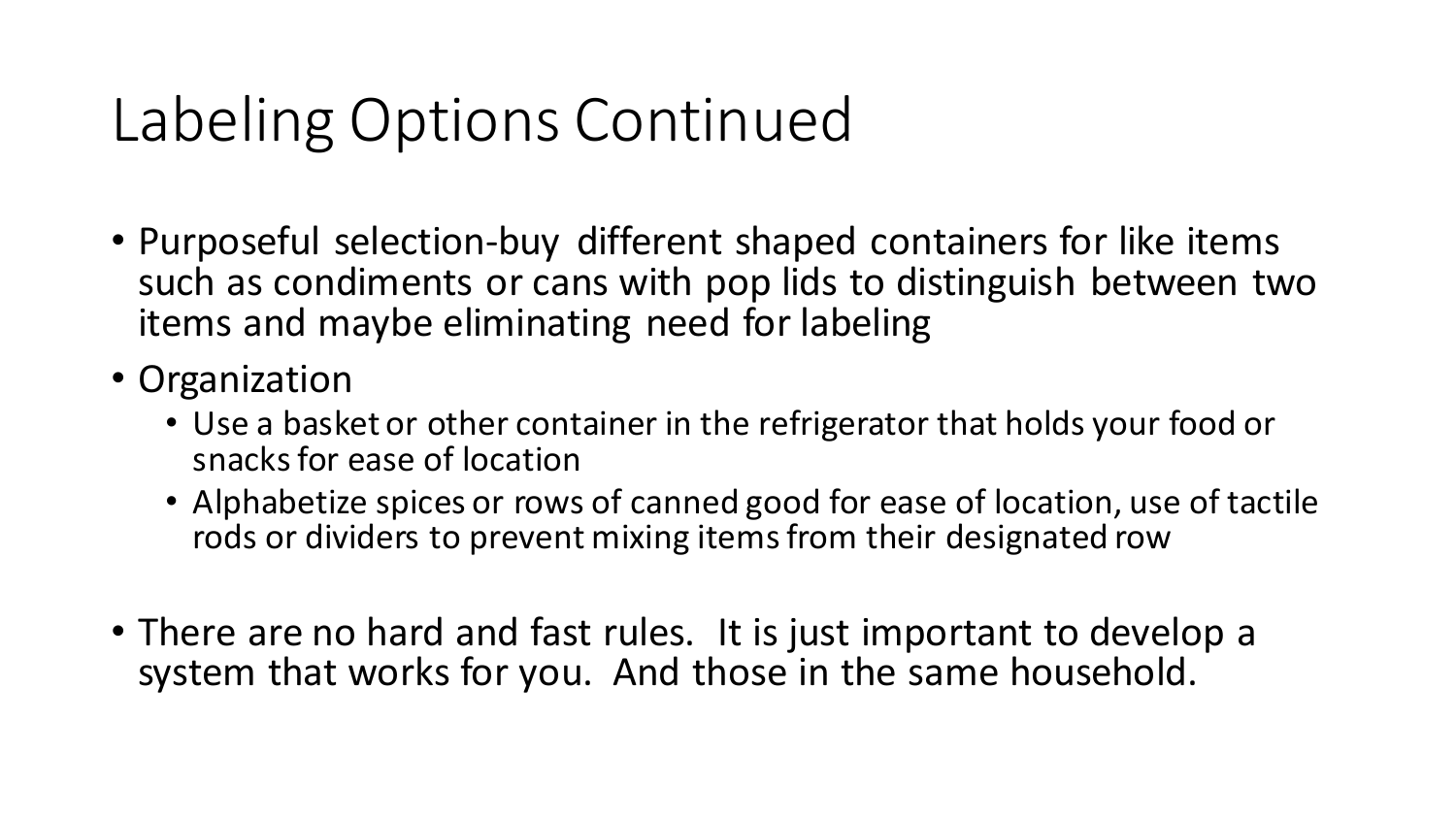## Food labeling options

- Frozen-use double bags
- Laminate (glare?) contact paper or use plastic divider cards or plastic from milk jugs
- Cards-can be used as a grocery list later to remind you , attach using a rubber band, tie or elastic strap, even ponytail holders through hole punched in card. Use reinforcement stickers to reinforce holes.
- Labels attached to magnets
- Shape or letter foam stickers (can find at Dollar stores)
- Penfriend labeling device
- Throw away any soiled card. Keep them easy so they can be remade easily.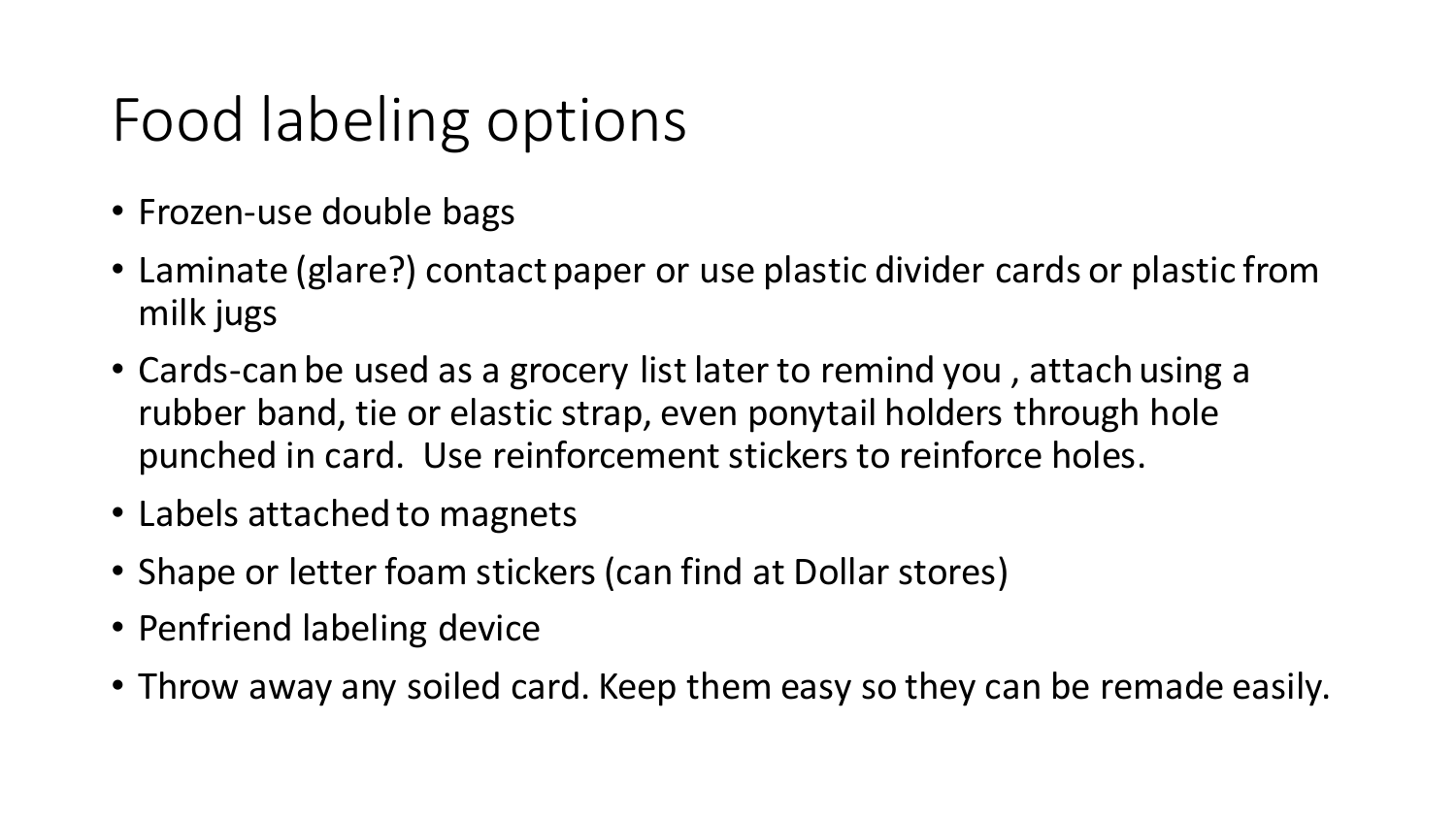#### Items used for the following Labeling Food Options

- [Artskills](https://www.walmart.com/ip/ArtSkills-Permanent-Project-Markers-Chisel-and-Fine-Tips-8Pc/240265138) Permanent markers with both thin and thick side markers
- [Sharpie Paint Pens](https://www.walmart.com/ip/Sharpie-Oil-Based-Fine-Point-Assorted-Colors-Paint-Markers-5-Count/33396599)
- Index cards: [3x5](https://www.walmart.com/ip/Pen-Gear-Unruled-Index-Cards-100-Count-White-3-x-5/560056824?athbdg=L1600) & [4x6](https://www.walmart.com/ip/Pen-Gear-Ruled-Index-Cards-4-x-6-White-100-Count/407961100) sizes with [various colors](https://www.walmart.com/ip/PEN-GEAR-Ruled-Index-Cards-3-x-5-Assorted-Neon-Colors-300-Count/523678815) and no lines if possible.
- Plastic purple and yellow [folders](https://www.walmart.com/ip/Pen-Gear-3-Prong-Poly-Folder-Letter-Size-2-Pockets-Black/981744683)
- [Single hole punch](https://www.walmart.com/ip/Pen-Gear-Single-Hole-Paper-Punch-Silver/45595365?athbdg=L1600) with [hole reinforcers](https://www.walmart.com/ip/Avery-Round-Reinforcement-Labels-White-1-4-Permanent-924-Reinforcements-06755/17163688)



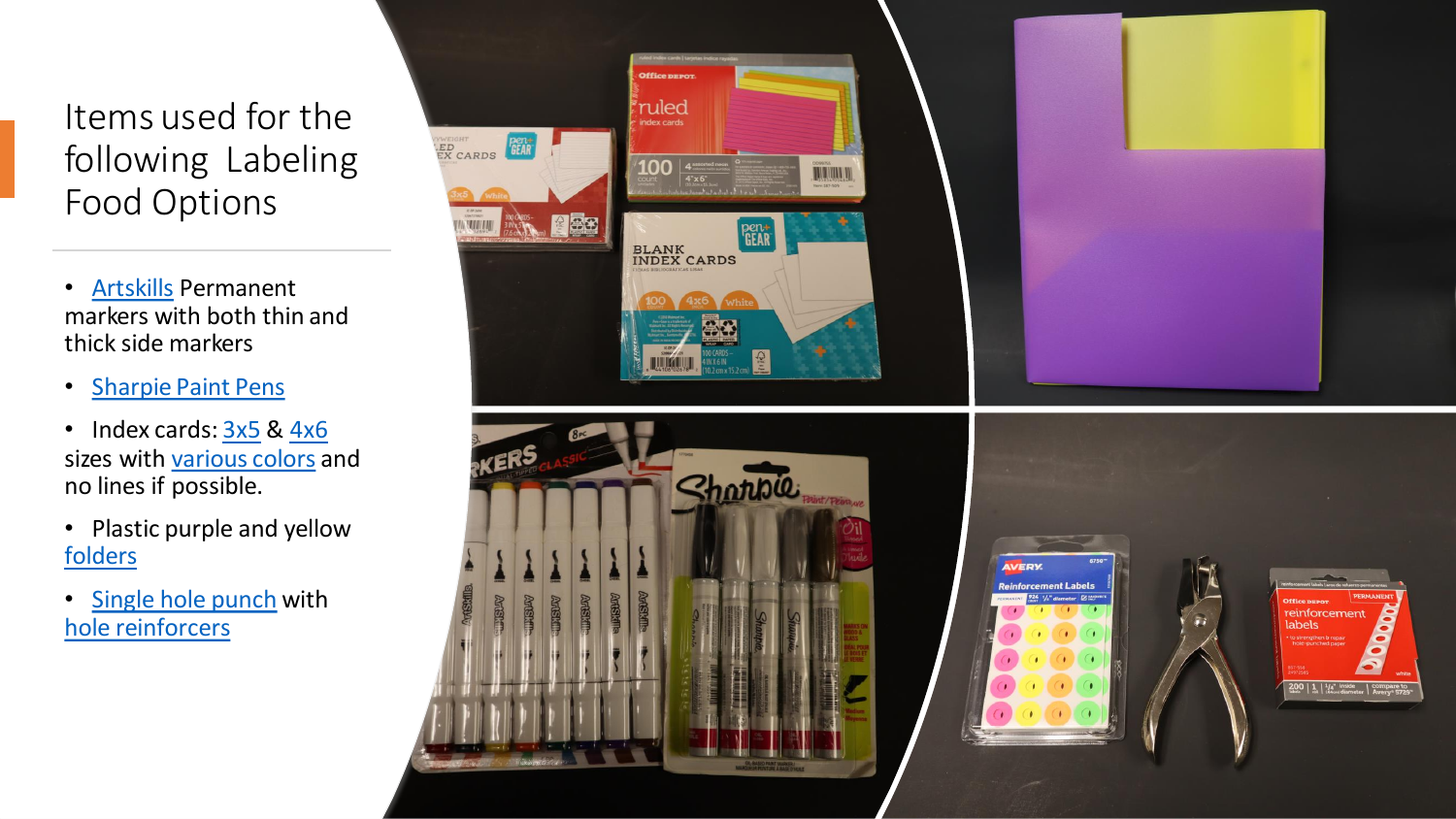Double Bagging:

The product (Ben's Original Ready Rice) is inside a smaller quart bag while the card identifying what is inside is in the larger gallon size bag.

This will keep the card from getting soiled and needed to be thrown away.

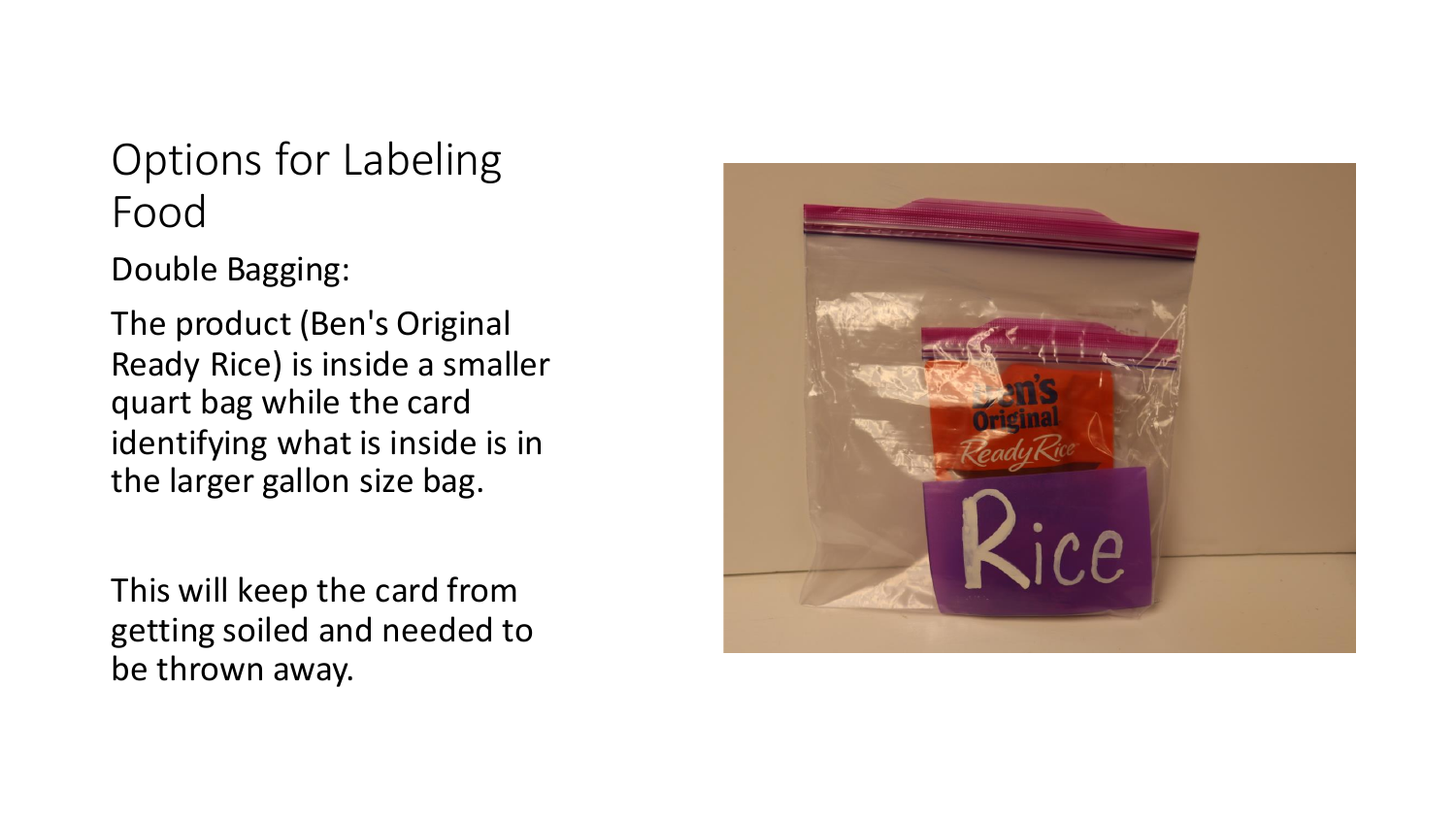Simplifying Name:

Your card supply would not be manageable if each variety is labeled. Generic can be good if it is specific,

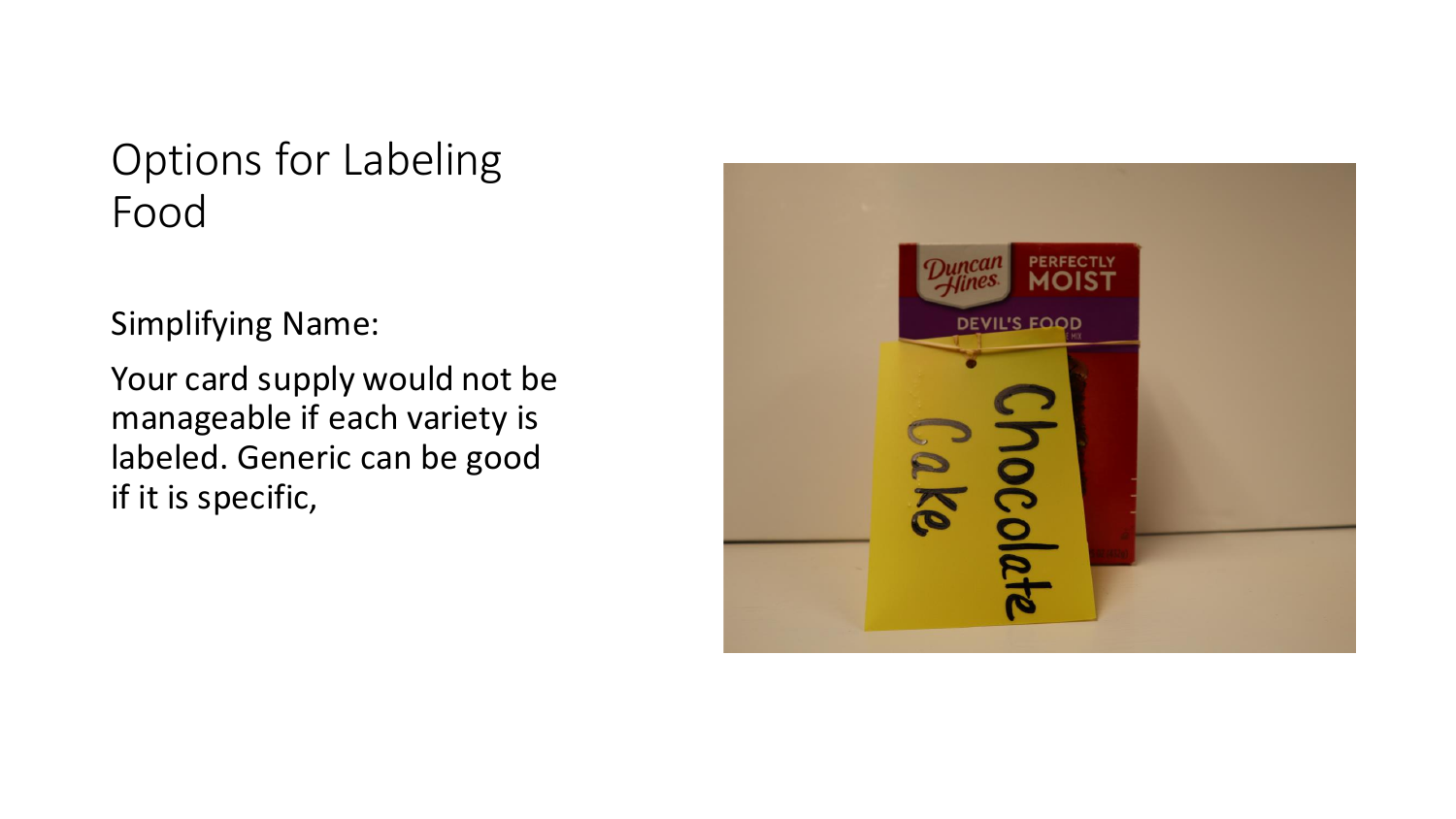Don't be too generic:

If you opened this can of beans and expected Green and could be very disappointed that it is Garboanzo Beans

Also note that font size and thickness is individualized on how you need it.

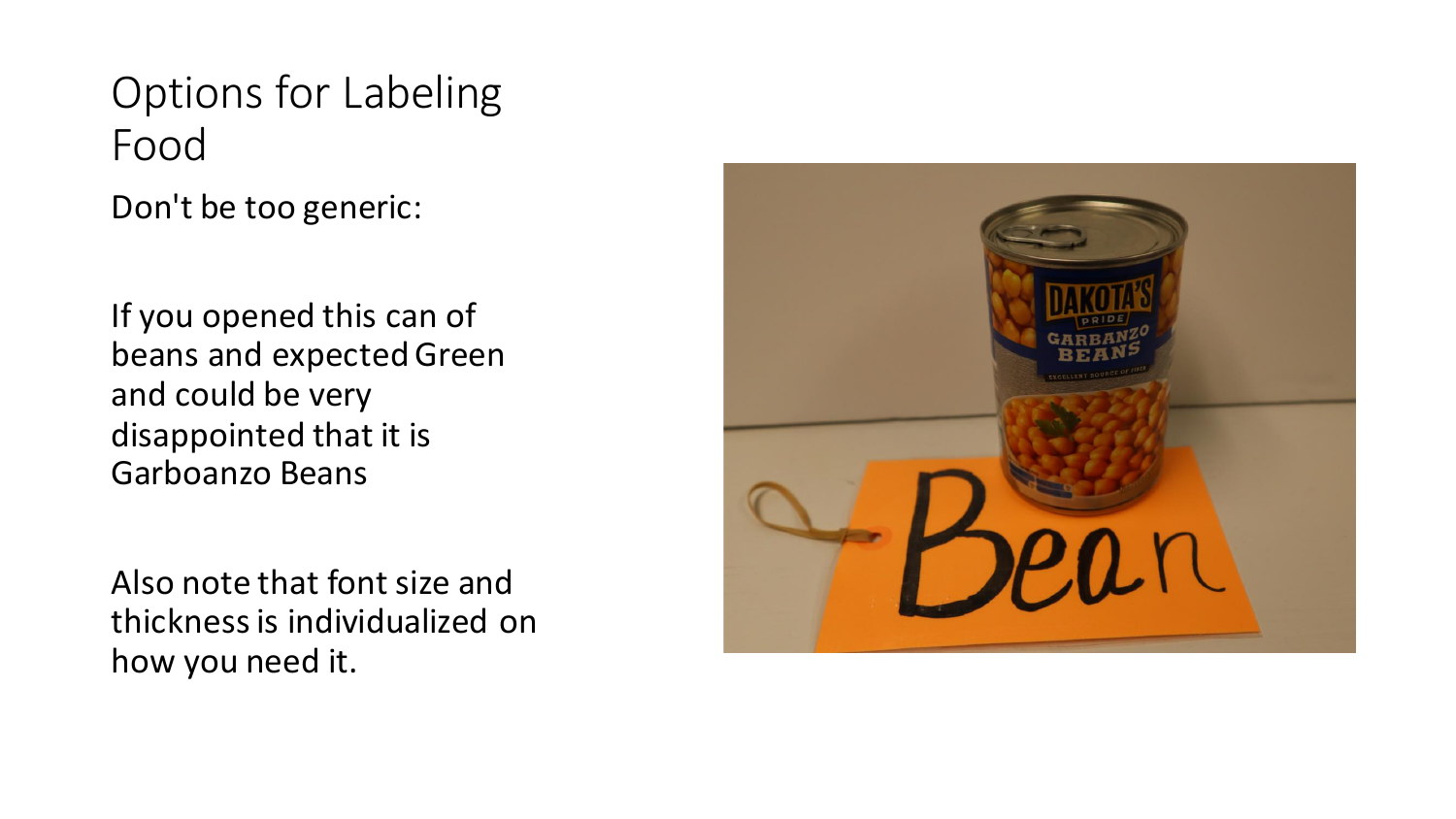Use of colors:

One soup (Gumbo) is a heat and eat type soup. The other (Cream of Celery) is typically added to a dish

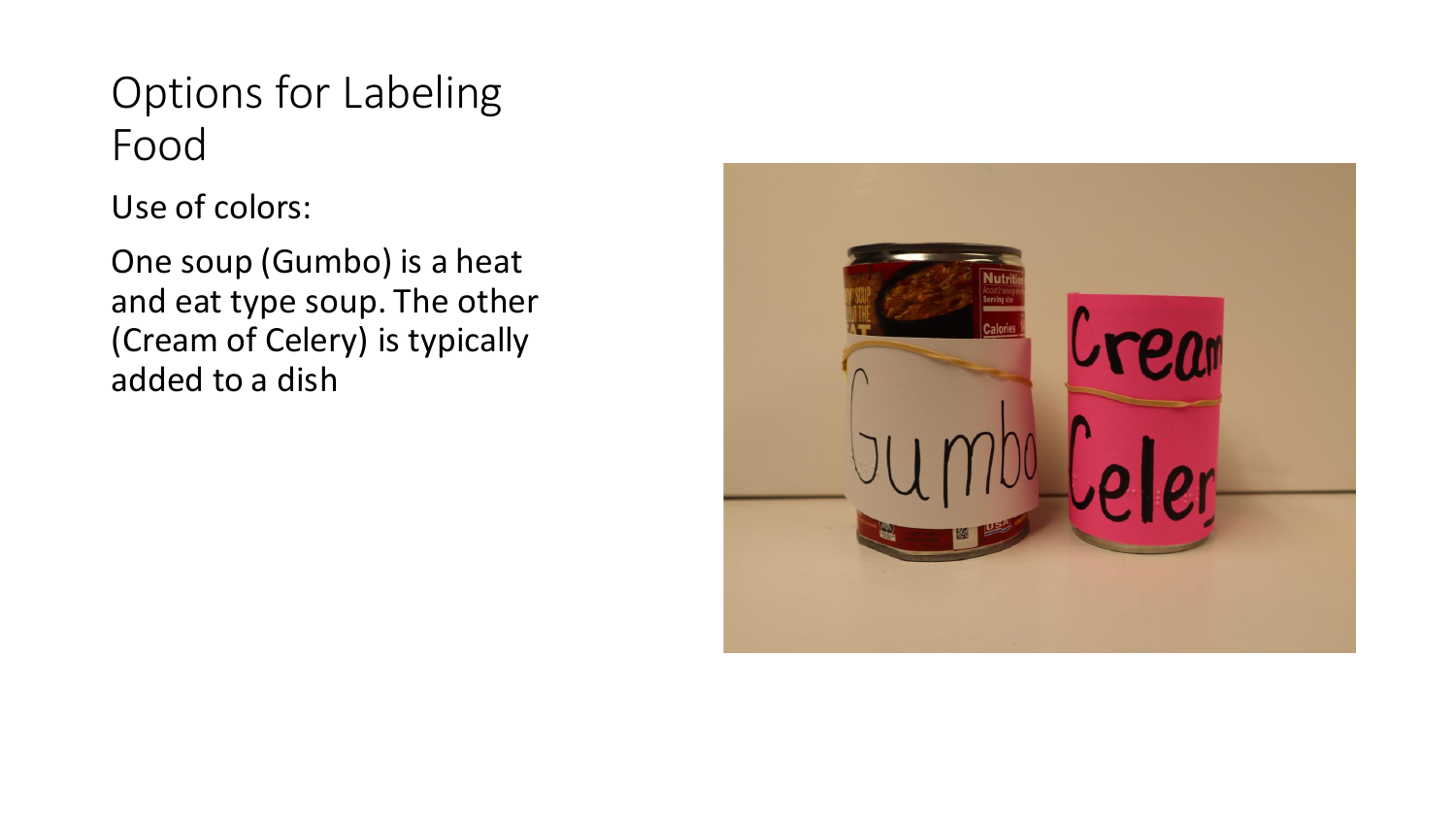Exploring other food options:

Trying something new can be exciting. But again, making a card for each individual item can be time and storage consuming. Adding a removeable option (bump dot, textured tape, color) to your basic card gives you the option to try new things.

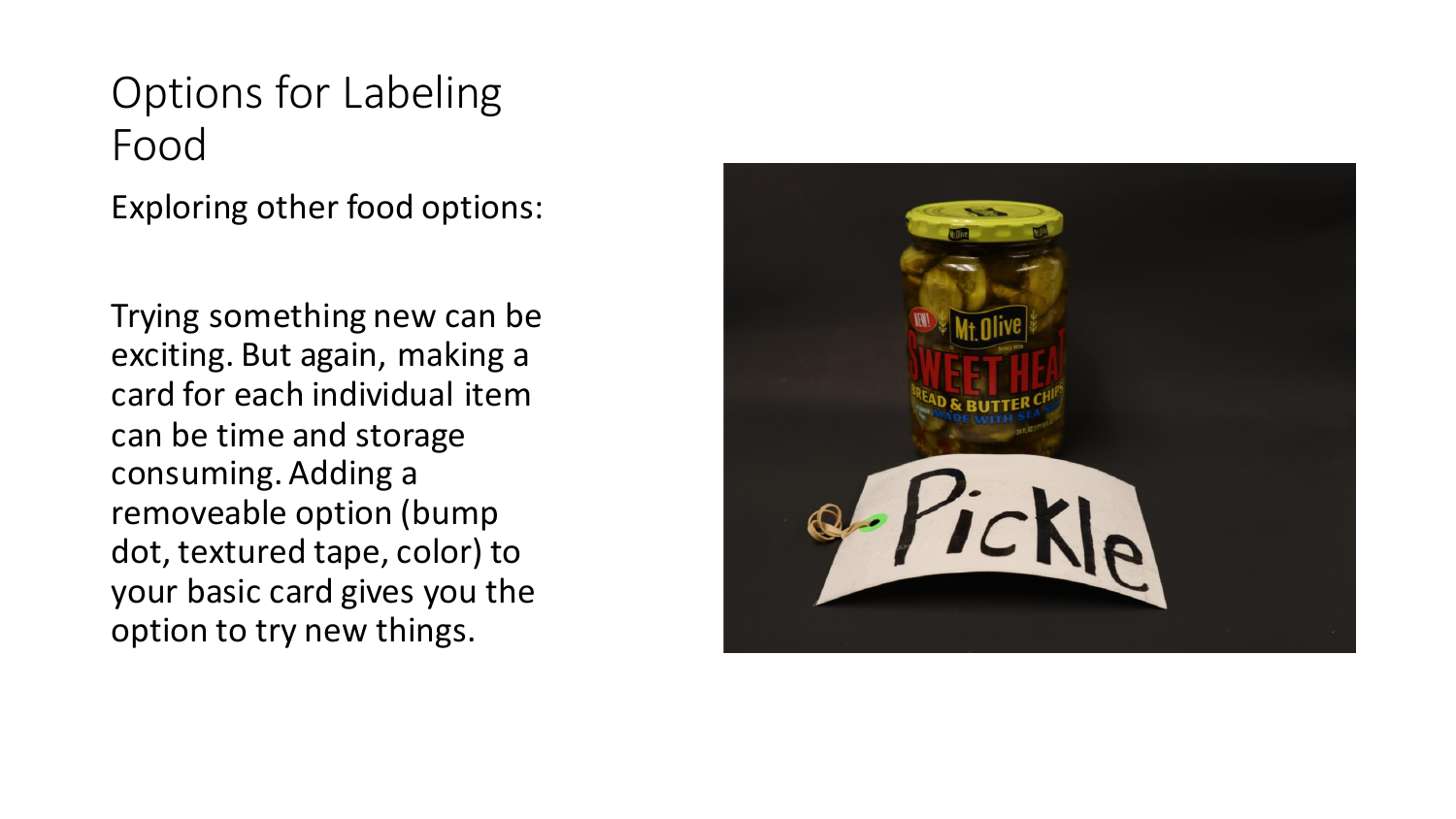Magnets:

- Puffy Paint or hot glue can create a raised texture on magnets.
- The letters FP was put on this can to indicated that it was a Fruit and Pineapples. Please note that this could be confused with Peaches so make sure you understand your label or make sure that Pineapples and peaches are not put on the same shelf or side of the shelf.
- S can be for sweet, spicy, or sour. Think of alternatives such as h for spicy or a combination of two letters.
- Magnets will not stick to pop tops on cans. Magnets can be put on the opposite side of the can from the pop top (bottom).

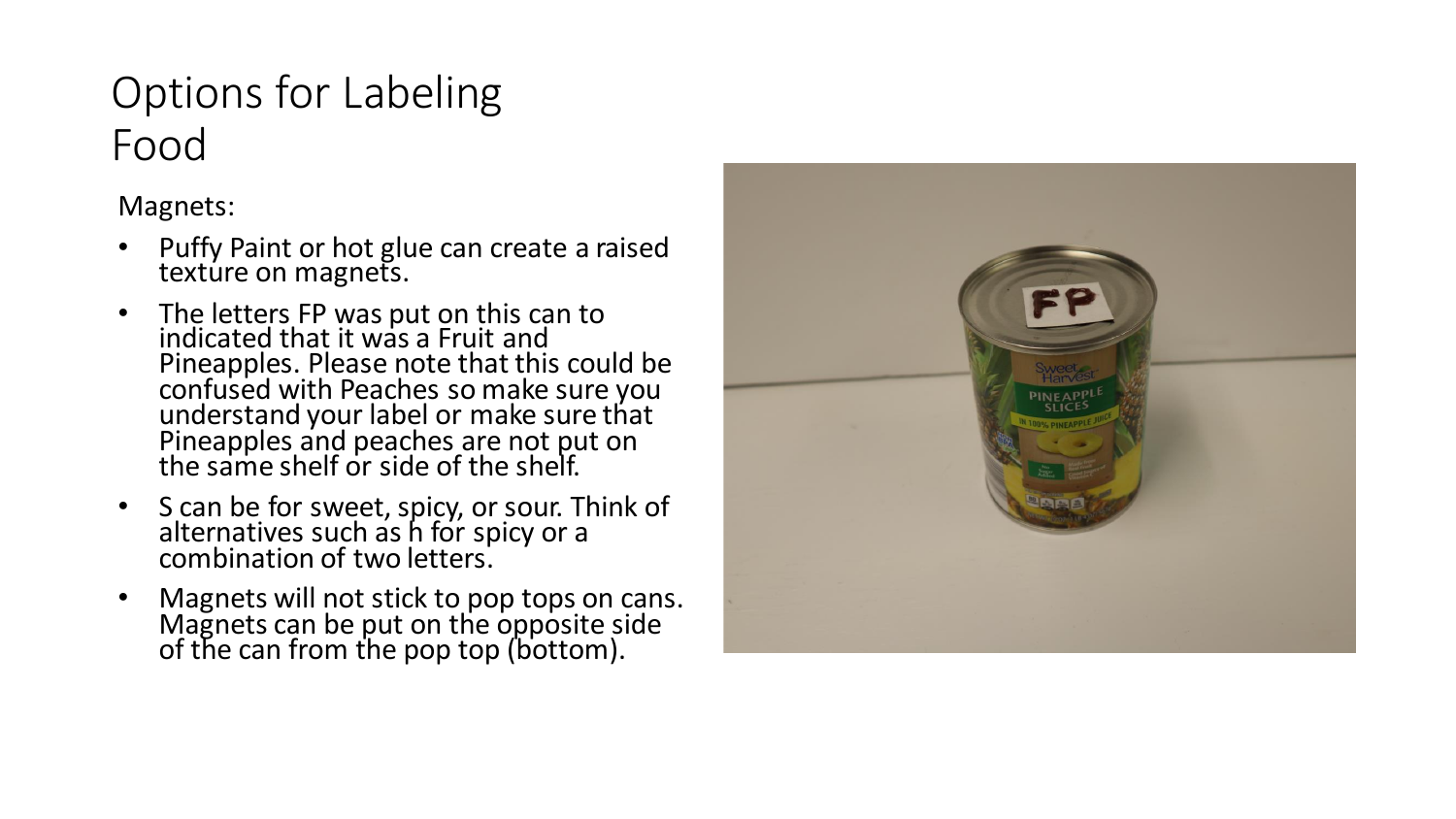Zip Lock bag & Tape:

Writing on the bag can be difficult to see. Getting textured tape that is not glossy will be easy to write on with a marker/paint pen. Braille label can also be put on the tape as a landmark to find it on larger bags.

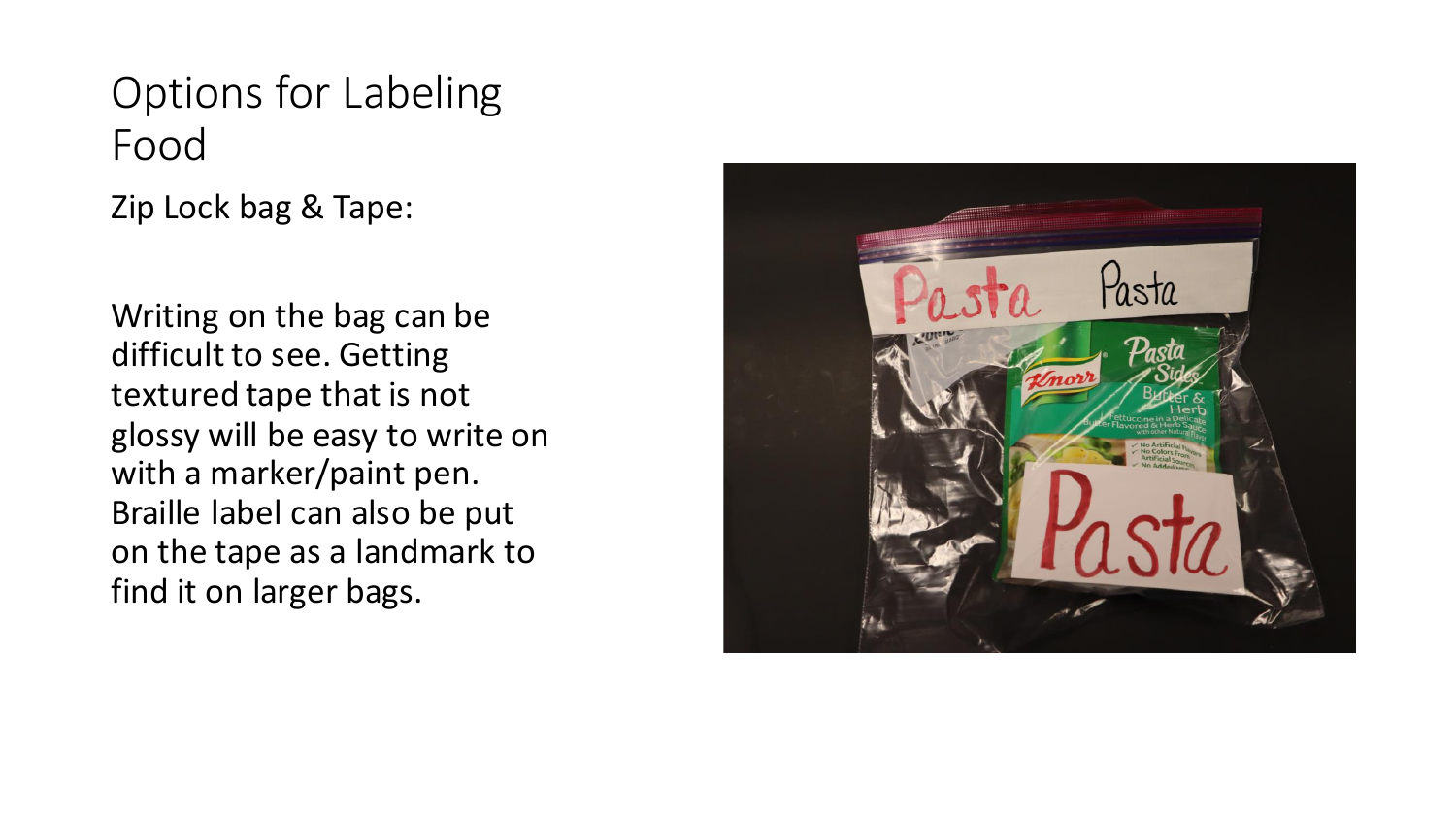### Activity Challenge-Beginner Level

- Determine one item you use that needs labeling. Label it and share a picture of it!
- Find and make a simple recipe such as the pudding recipe. It doesn't even have to be a recipe-write out the steps needed to make your favorite snack for your own recipe such as how to make a sandwich. Send the recipe to the instructors.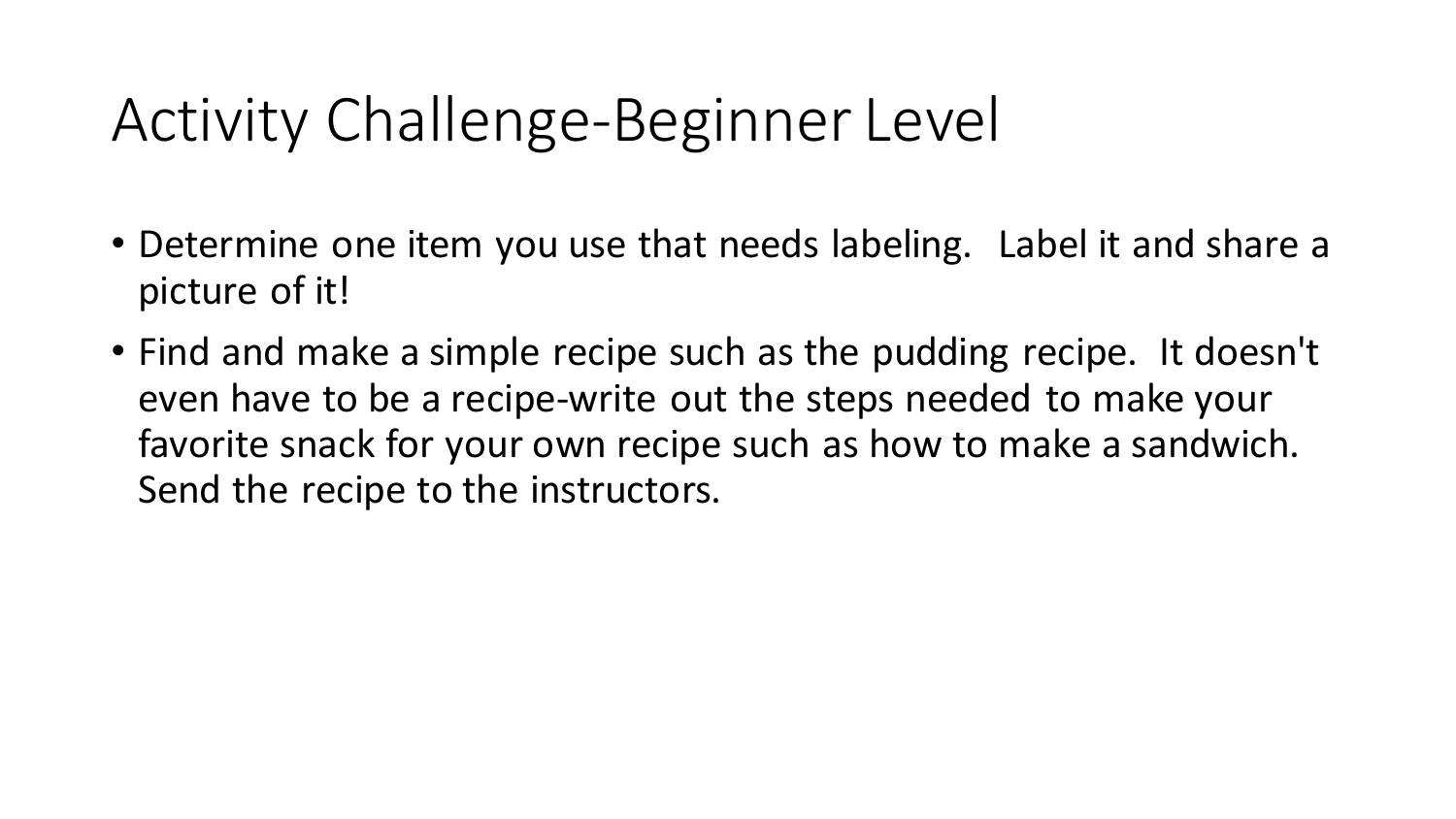### Labeling a Can

- Have the student write the contents of a can on an index card in an accessible format. If desired cut or bend a corner for easier orientation when reusing the card
	- Have the student wrap the card around the can and secure it with a rubber band.
		- To ensure independence in finding items in the kitchen, label your cans of food. Would it be helpful to add additional information to the card? Examples: expiration dates, serving size, cooking directions
		- (Quick & Easy ECC)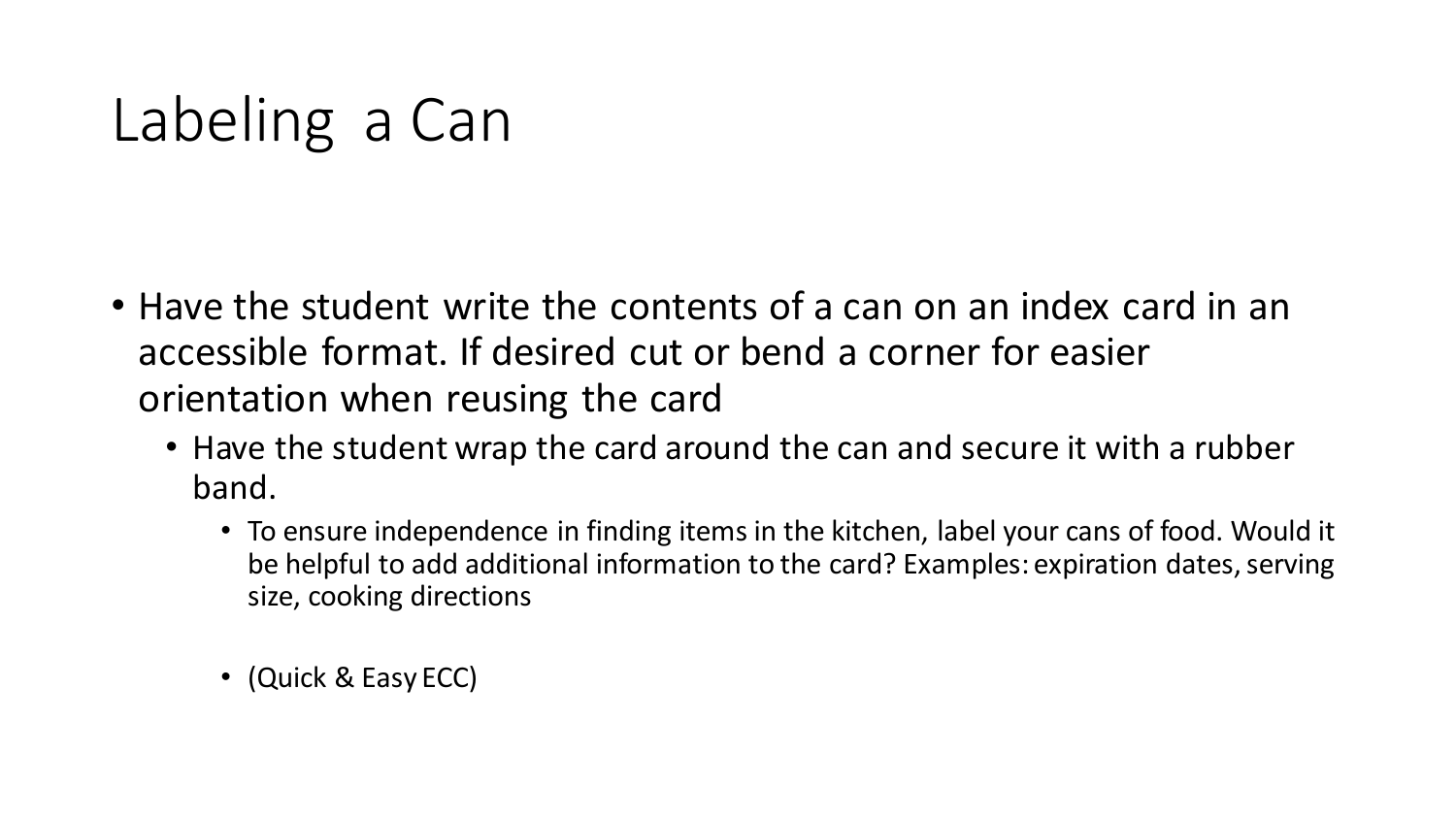### Labeling Frozen Food

- Have the student write the contents and cooking directions from a package of frozen food on an index card
- Put the frozen food package inside a re-sealable zipper freezer bag. Remove the air from the bag.
- Put this package inside a second resealable zipper freezer bag. Insert the index card between the two bags and seal the outer bag.
	- The use of two bags keeps the index card dry

• (Quick & Easy ECC)